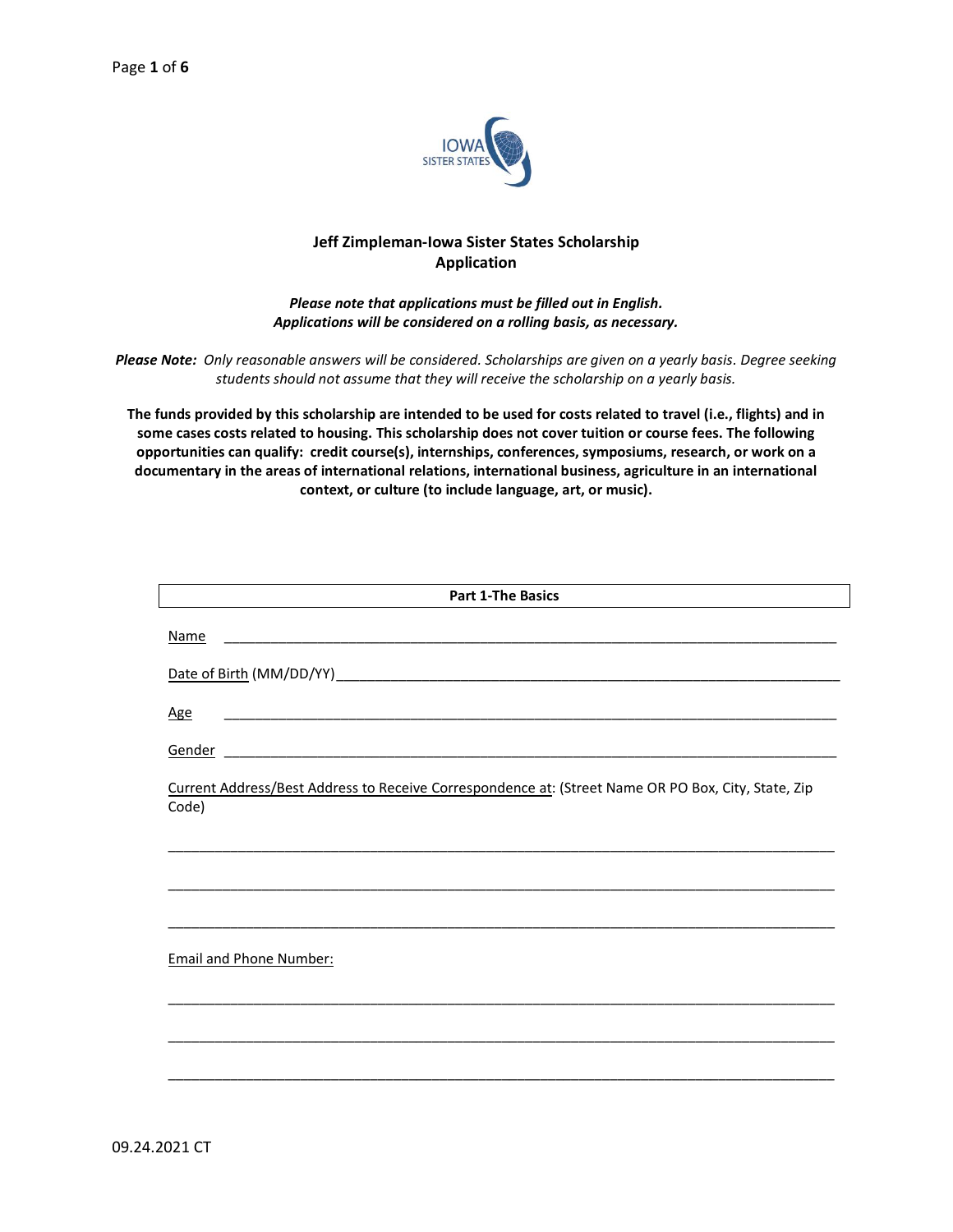## **Part 2-Academic Qualifications**

*Please have the admissions office of your current college or university send an official transcript to Iowa Sister States. The transcript is considered a part of your overall application for this scholarship and it must be submitted for your application to be considered.*

\_\_\_\_\_\_\_\_\_\_\_\_\_\_\_\_\_\_\_\_\_\_\_\_\_\_\_\_\_\_\_\_\_\_\_\_\_\_\_\_\_\_\_\_\_\_\_\_\_\_\_\_\_\_\_\_\_\_\_\_\_\_\_\_\_\_\_\_\_\_\_\_\_\_\_\_\_\_\_\_\_\_\_\_\_\_

\_\_\_\_\_\_\_\_\_\_\_\_\_\_\_\_\_\_\_\_\_\_\_\_\_\_\_\_\_\_\_\_\_\_\_\_\_\_\_\_\_\_\_\_\_\_\_\_\_\_\_\_\_\_\_\_\_\_\_\_\_\_\_\_\_\_\_\_\_\_\_\_\_\_\_\_\_\_\_\_\_\_\_\_\_\_

\_\_\_\_\_\_\_\_\_\_\_\_\_\_\_\_\_\_\_\_\_\_\_\_\_\_\_\_\_\_\_\_\_\_\_\_\_\_\_\_\_\_\_\_\_\_\_\_\_\_\_\_\_\_\_\_\_\_\_\_\_\_\_\_\_\_\_\_\_\_\_\_\_\_\_\_\_\_\_\_\_\_\_\_\_\_

\_\_\_\_\_\_\_\_\_\_\_\_\_\_\_\_\_\_\_\_\_\_\_\_\_\_\_\_\_\_\_\_\_\_\_\_\_\_\_\_\_\_\_\_\_\_\_\_\_\_\_\_\_\_\_\_\_\_\_\_\_\_\_\_\_\_\_\_\_\_\_\_\_\_\_\_\_\_\_\_\_\_\_\_\_\_

\_\_\_\_\_\_\_\_\_\_\_\_\_\_\_\_\_\_\_\_\_\_\_\_\_\_\_\_\_\_\_\_\_\_\_\_\_\_\_\_\_\_\_\_\_\_\_\_\_\_\_\_\_\_\_\_\_\_\_\_\_\_\_\_\_\_\_\_\_\_\_\_\_\_\_\_\_\_\_\_\_\_\_\_\_\_

\_\_\_\_\_\_\_\_\_\_\_\_\_\_\_\_\_\_\_\_\_\_\_\_\_\_\_\_\_\_\_\_\_\_\_\_\_\_\_\_\_\_\_\_\_\_\_\_\_\_\_\_\_\_\_\_\_\_\_\_\_\_\_\_\_\_\_\_\_\_\_\_\_\_\_\_\_\_\_\_\_\_\_\_\_\_

\_\_\_\_\_\_\_\_\_\_\_\_\_\_\_\_\_\_\_\_\_\_\_\_\_\_\_\_\_\_\_\_\_\_\_\_\_\_\_\_\_\_\_\_\_\_\_\_\_\_\_\_\_\_\_\_\_\_\_\_\_\_\_\_\_\_\_\_\_\_\_\_\_\_\_\_\_\_\_\_\_\_\_\_\_\_

\_\_\_\_\_\_\_\_\_\_\_\_\_\_\_\_\_\_\_\_\_\_\_\_\_\_\_\_\_\_\_\_\_\_\_\_\_\_\_\_\_\_\_\_\_\_\_\_\_\_\_\_\_\_\_\_\_\_\_\_\_\_\_\_\_\_\_\_\_\_\_\_\_\_\_\_\_\_\_\_\_\_\_\_\_\_

\_\_\_\_\_\_\_\_\_\_\_\_\_\_\_\_\_\_\_\_\_\_\_\_\_\_\_\_\_\_\_\_\_\_\_\_\_\_\_\_\_\_\_\_\_\_\_\_\_\_\_\_\_\_\_\_\_\_\_\_\_\_\_\_\_\_\_\_\_\_\_\_\_\_\_\_\_\_\_\_\_\_\_\_\_\_

\_\_\_\_\_\_\_\_\_\_\_\_\_\_\_\_\_\_\_\_\_\_\_\_\_\_\_\_\_\_\_\_\_\_\_\_\_\_\_\_\_\_\_\_\_\_\_\_\_\_\_\_\_\_\_\_\_\_\_\_\_\_\_\_\_\_\_\_\_\_\_\_\_\_\_\_\_\_\_\_\_\_\_\_\_\_

\_\_\_\_\_\_\_\_\_\_\_\_\_\_\_\_\_\_\_\_\_\_\_\_\_\_\_\_\_\_\_\_\_\_\_\_\_\_\_\_\_\_\_\_\_\_\_\_\_\_\_\_\_\_\_\_\_\_\_\_\_\_\_\_\_\_\_\_\_\_\_\_\_\_\_\_\_\_\_\_\_\_\_\_\_\_

Name and Address of High School that you graduated from:

Date received High School diploma:

Name and City of college or university currently enrolled in:

Major Area (and Minors if applicable) of Study:

Degree Currently Seeking: \_\_\_\_\_\_\_\_\_\_\_\_\_\_\_\_\_\_\_\_\_\_\_\_\_\_\_\_\_\_\_\_\_\_\_\_\_\_\_\_\_\_\_\_\_\_\_\_\_\_\_\_\_\_\_\_\_\_\_\_\_\_\_\_\_

Date of Expected Completion of Degree: \_\_\_

List any other certificates or specialized training you have that relates to international work:

**Fill out this portion ONLY if you already have been awarded an additional degree OR certificate** Name and City of college or university:

\_\_\_\_\_\_\_\_\_\_\_\_\_\_\_\_\_\_\_\_\_\_\_\_\_\_\_\_\_\_\_\_\_\_\_\_\_\_\_\_\_\_\_\_\_\_\_\_\_\_\_\_\_\_\_\_\_\_\_\_\_\_\_\_\_\_\_\_\_\_\_\_\_\_\_\_\_\_\_\_\_\_\_\_\_\_

\_\_\_\_\_\_\_\_\_\_\_\_\_\_\_\_\_\_\_\_\_\_\_\_\_\_\_\_\_\_\_\_\_\_\_\_\_\_\_\_\_\_\_\_\_\_\_\_\_\_\_\_\_\_\_\_\_\_\_\_\_\_\_\_\_\_\_\_\_\_\_\_\_\_\_\_\_\_\_\_\_\_\_\_\_\_

Major Area of Study:

09.24.2021 CT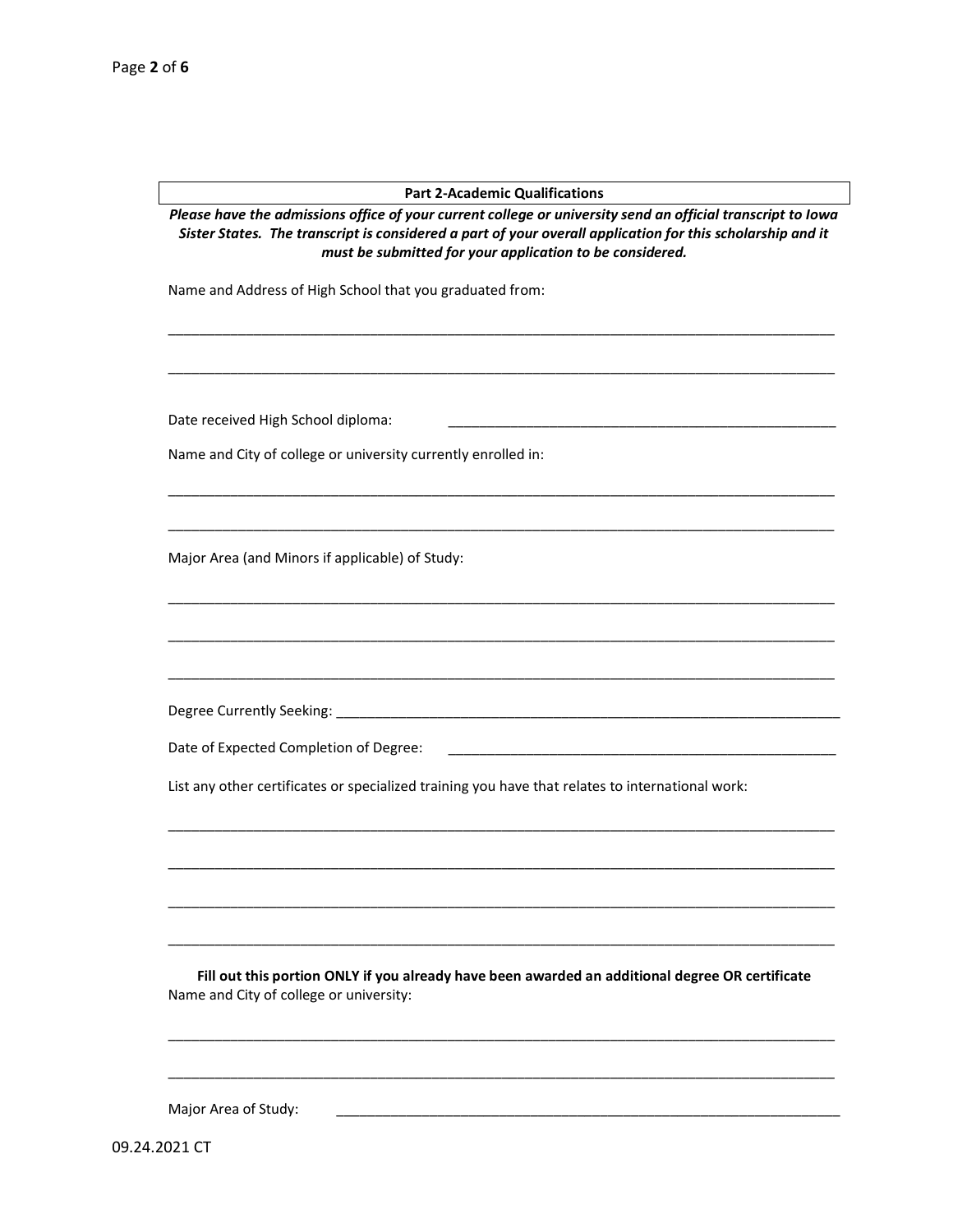| Degree Received and Date Received:                                                                                                                          |
|-------------------------------------------------------------------------------------------------------------------------------------------------------------|
| Part 3-Getting to Know You                                                                                                                                  |
| Have you traveled abroad? If YES-where and why? If NO-where would you like to travel and why?                                                               |
|                                                                                                                                                             |
|                                                                                                                                                             |
|                                                                                                                                                             |
|                                                                                                                                                             |
| What are your hobbies?<br><u> 1989 - Johann John Stone, mars eta biztanleria (h. 1982).</u>                                                                 |
| List any clubs/organizations/associations that you belong to or volunteer for:                                                                              |
|                                                                                                                                                             |
|                                                                                                                                                             |
| Part 4- Ensuring That You Qualify                                                                                                                           |
| Please list your address(es) in Iowa for the last 5 years. You may be asked for further proof of this if<br>chosen to participate in the interview process. |
|                                                                                                                                                             |
|                                                                                                                                                             |
|                                                                                                                                                             |

Have you been affiliated with Iowa Sister States in the past? If YES, please explain.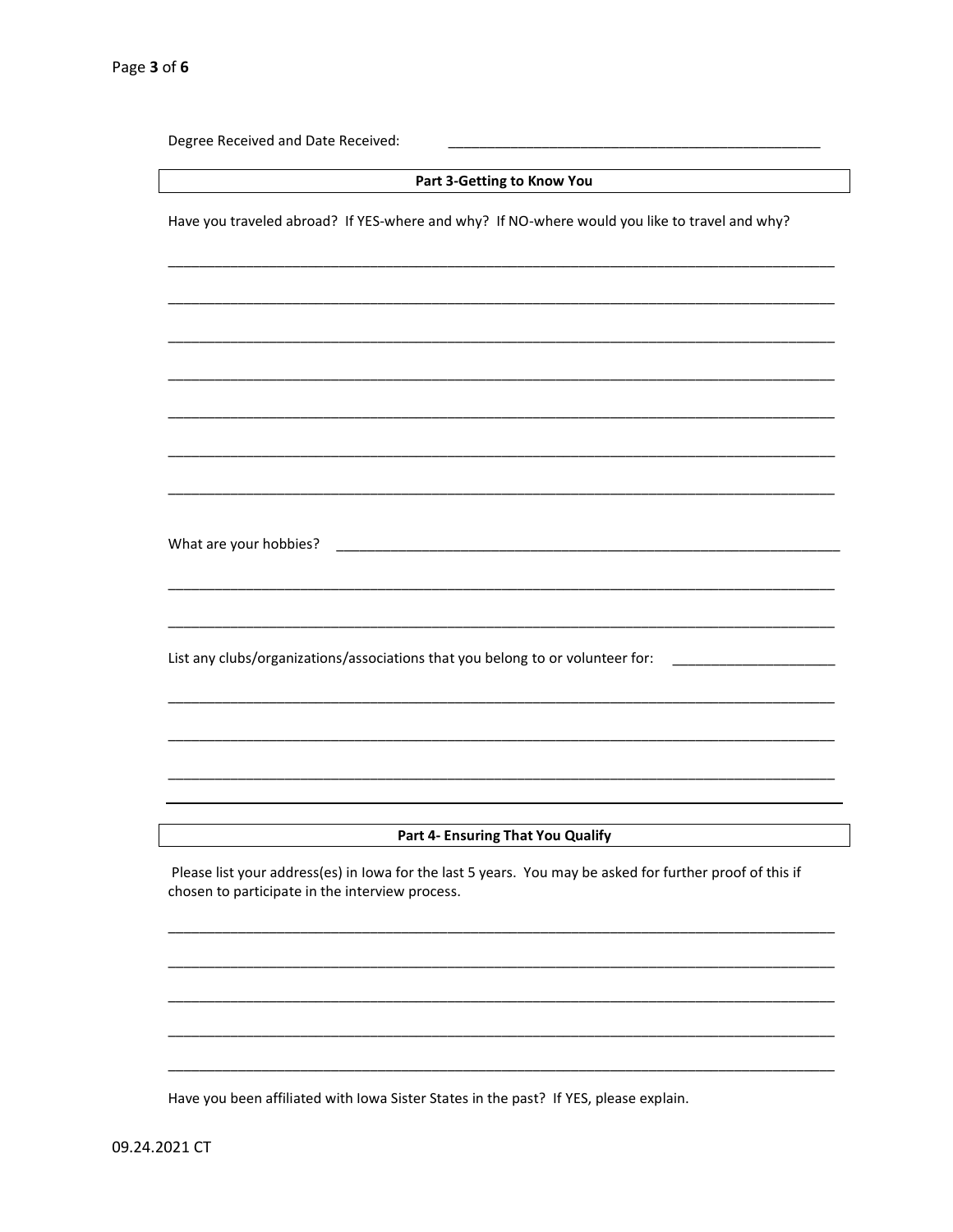| <b>Part 5-Stating Your Case</b>                                                                          |
|----------------------------------------------------------------------------------------------------------|
| In which sister state will you use this scholarship money?                                               |
| Have you been there before? If YES, for what purpose?                                                    |
|                                                                                                          |
|                                                                                                          |
| Tell us about the program/project/internship/conference/etc. that you would like to use this scholarship |
|                                                                                                          |
|                                                                                                          |
|                                                                                                          |
| How much USD do you expect to need to successfully complete this trip?                                   |
| What will you use the scholarship money for? Use specifics to break down what exactly the money will be  |
|                                                                                                          |
|                                                                                                          |
|                                                                                                          |
| Please list the timeframe for when the scholarship will be used :                                        |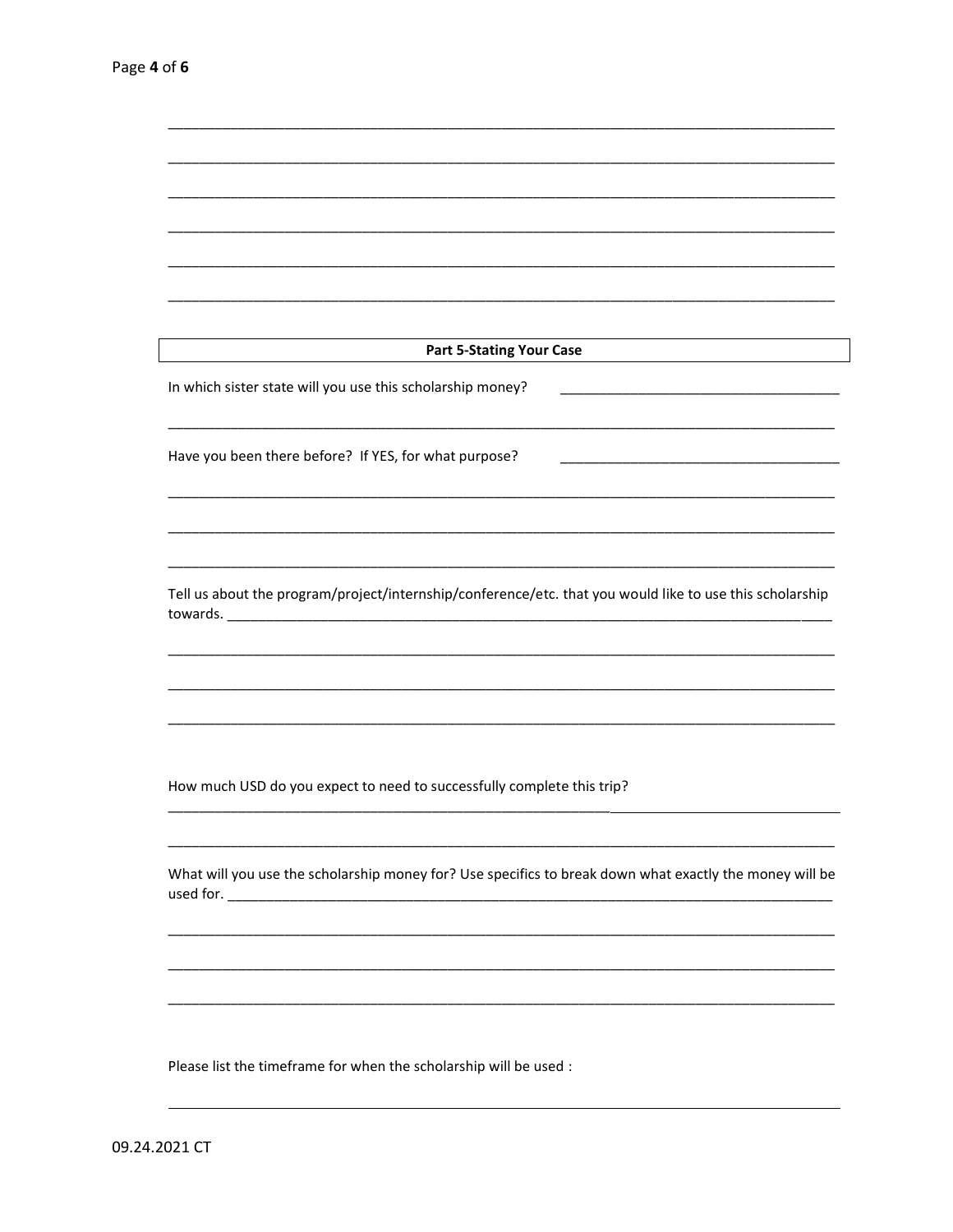List items of expenses of your desired program with the total amount of expenses

Do you foresee your application to receive this scholarship as one-time OR on-going?

Will money from this scholarship be used with other financial sources? If so-what are those sources?

\_\_\_\_\_\_\_\_\_\_\_\_\_\_\_\_\_\_\_\_\_\_\_\_\_\_\_\_\_\_\_\_\_\_\_\_\_\_\_\_\_\_\_\_\_\_\_\_\_\_\_\_\_\_\_\_\_\_\_\_\_\_\_\_\_\_\_\_\_\_\_\_\_\_\_\_\_\_\_\_\_\_\_\_\_\_

\_\_\_\_\_\_\_\_\_\_\_\_\_\_\_\_\_\_\_\_\_\_\_\_\_\_\_\_\_\_\_\_\_\_\_\_\_\_\_\_\_\_\_\_\_\_\_\_\_\_\_\_\_\_\_\_\_\_\_\_\_\_\_\_\_\_\_\_\_\_\_\_\_\_\_\_\_\_\_\_\_\_\_\_\_\_

\_\_\_\_\_\_\_\_\_\_\_\_\_\_\_\_\_\_\_\_\_\_\_\_\_\_\_\_\_\_\_\_\_\_\_\_\_\_\_\_\_\_\_\_\_\_\_\_\_\_\_\_\_\_\_\_\_\_\_\_\_\_\_\_\_\_\_\_\_\_\_\_\_\_\_\_\_\_\_\_\_\_\_\_\_\_

\_\_\_\_\_\_\_\_\_\_\_\_\_\_\_\_\_\_\_\_\_\_\_\_\_\_\_\_\_\_\_\_\_\_\_\_\_\_\_\_\_\_\_\_\_\_\_\_\_\_\_\_\_\_\_\_\_\_\_\_\_\_\_\_\_\_\_\_\_\_\_\_\_\_\_\_\_\_\_\_\_\_\_\_\_\_

**Part 5-Additional Items Needed**

- $\checkmark$  Please attach a separate short essay (1 page typed) that explains to us what/why you are interested in international relations/affairs. Include information on what your program/project will be and the expected impact this scholarship will make in your life.
- ✓ You will need to submit **TWO separate letters of recommendation**. One letter can be a *personal reference*. The other letter needs to be from someone that knows you in the capacity of a student *OR* volunteer in relation to your interest in international relations, international business, international agriculture, or culture (to include language, art, or media).
- ✓ Remember to have your admissions office send Iowa Sister States a current official transcript.
- ✓ Please attach a program itinerary or description from the program you would like to participate in

## **Part 6-Timeline and Questions**

*Applications will be considered on a rolling basis, as necessary.* 

Send your application materials via email to: [info@iowasisterstates.org](mailto:info@iowasisterstates.org)

OR via regular mail to:

Iowa Sister States Attn: Jeff Zimpleman Scholarship 1963 Bell Avenue Des Moines, Iowa 50315

Contact Iowa Sister States for questions: [info@iowasisterstates.org](mailto:info@iowasisterstates.org)